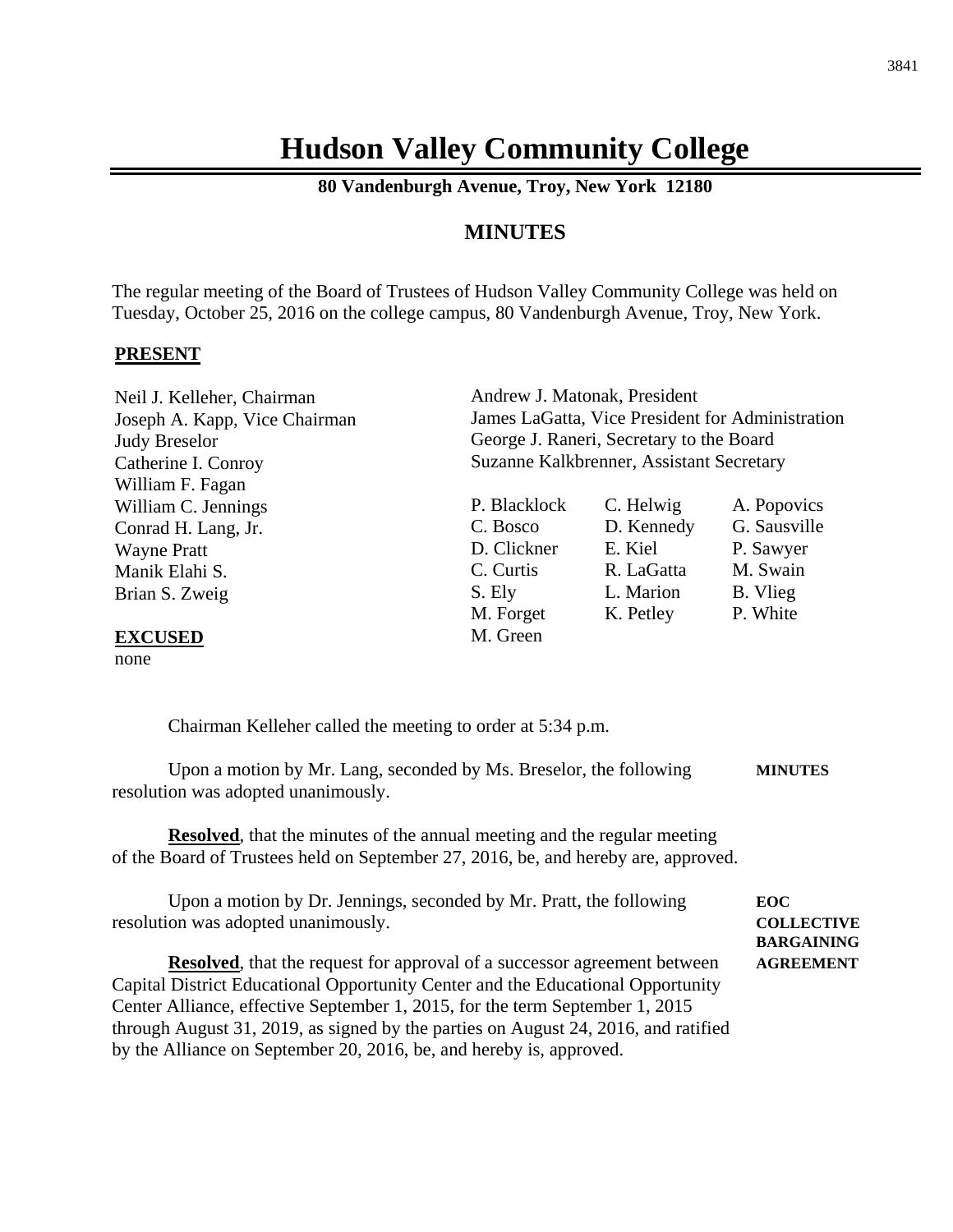**Resolved**, that the following curriculum changes, as recommended by the Academic Senate and the President, be, and hereby are, approved, as follows:

#### **1. New Degree and Certificate Programs:**

#### *A. Community Health Navigation A.A.S. Degree, Fall 2017*

The healthcare system in New York State is presently undergoing major systematic changes. These changes are driven by the Delivery System Reform Incentive Payment (DSRIP) system and will fundamentally change how healthcare is delivered. One such change is the use of Community Health Workers, also known as Navigators. These individuals will need a wide range of skills that community colleges, such as ours, are in a unique position to provide. They will need knowledge of healthcare, community health, health insurance, human services, health literacy and chronic diseases.

Both the Alliance for Better Health Care (Ellis Medicine and St. Peter's Health Partners) and Albany Medical Center's PPS have elaborated the need for qualified trained Community Health Navigators.

The design of this program will allow students multiple opportunities. Students will be trained at the certificate level and become job market ready after 1 year of successful academic work and conferred a Certificate in Community Health Navigation. Two years of successful course work will allow for the conferral of the A.A.S. in Community Health Navigation and provide the opportunity for students to enter the workforce or continue studies toward a Bachelor's degree in Social Welfare at SUNY Albany or Professional Studies at Empire State College. **Total Degree Credits: 64**

*B. Community Health Navigation Certificate, Fall 2017* **Total Certificate Program Credits: 33**

#### **New Courses:**

#### *a. CMHL 100, Introduction to Community and Public Health. 3 credit hours; Fall 2017*

This course will provide a general introduction to the basic elements of public health, its importance for everybody's health and its integration in everyday life. The course introduces the concept of health policy as a combination of research and politics. In addition to the basic elements of public health, the course will illustrate community and public health in action discussing how the Delivery System Reform Incentive Payment program (DSRIP) evolved and increased the demand for healthcare navigators.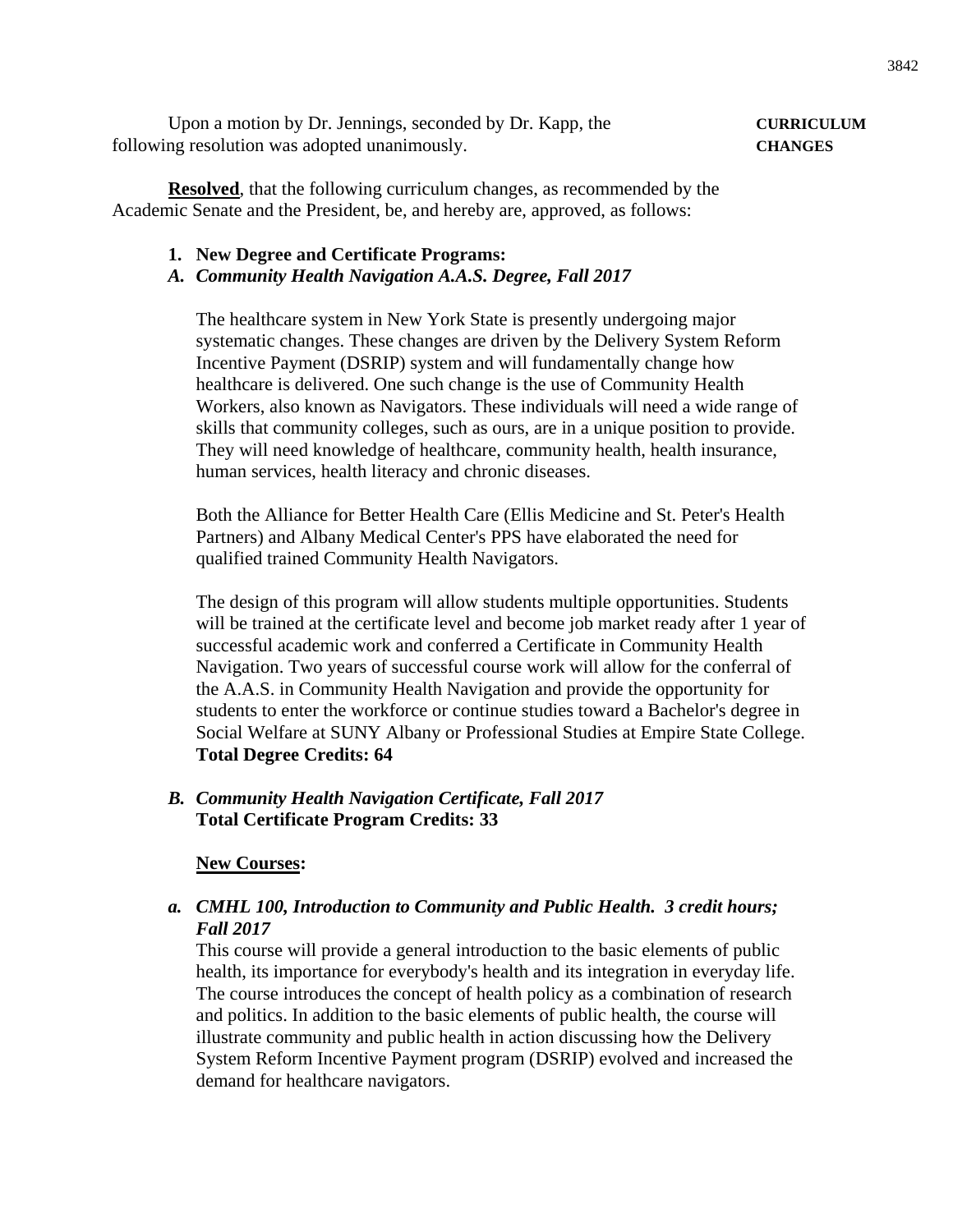#### *b. CMHL 110, U.S. Healthcare. 3 credit hours; Spring 2018*

This course will function as an introduction to how the United States' healthcare system works. It will cover the basics of public and private health systems and discuss healthcare reform as it applies to hospitals and healthcare policy development. The class will be suitable for all students interested in the community/public health and allied health.

## *c. CMHL 115, Healthcare Ethics. 3 credit hours; Fall 2017*

This course will provide an introduction to a variety of ethical principles as they apply to the healthcare environment. Topics will include medical terminology, confidentiality, professionalism, patient rights and medical ethics.

### *d. CMHL 200, Community Health Navigation. 3 credit hours; Spring 2018*

This course will be a synthesis of previous course work preparing students for work as a community health navigator. The course will review and expand on concepts previously explored such as professionalism, ethics, healthcare and social service environment. The class will apply the content learned to practice as a community health navigator.

### *e. CMHL 201, Community Health Navigator Practicum. 1 credit hour; Spring 2018*

This course will give students first-hand experience in providing navigation services to client populations in the community health setting. The course will allow students to use knowledge gained throughout their studies and apply it to real life situations.

### *f. CMHL 205, Chronic Diseases. 4 credit hours; Spring 2018*

The course will discuss the significant burden of chronic disease in American society and cover the basic pathophysiology, epidemiology and medical therapy for various chronic diseases. Additional discussion regarding health disparities and how they relate to different chronic diseases will be presented.

### **2. Deactivation:**

#### *A. Bereavement Studies Certificate*

The original program was identified for funeral directors. The program has been non-responsive, with low and sporadic enrollment. The education needed for funeral directors is received through CEUs. This program does not align with ABFSE or with the focus of education of professionals in the field.

#### **INFORMATION ITEMS INFORMATION**

The following information items were noted: **ITEMS**

### **A. FULL-TIME NON-TEACHING PROFESSIONAL**

1. Academic Affairs

Andrew Roberts, Academic Coach, Center for Academic Engagement, f/t temp. (grant-funded), eff.  $9/20/16$  or thereafter \$36,000/yr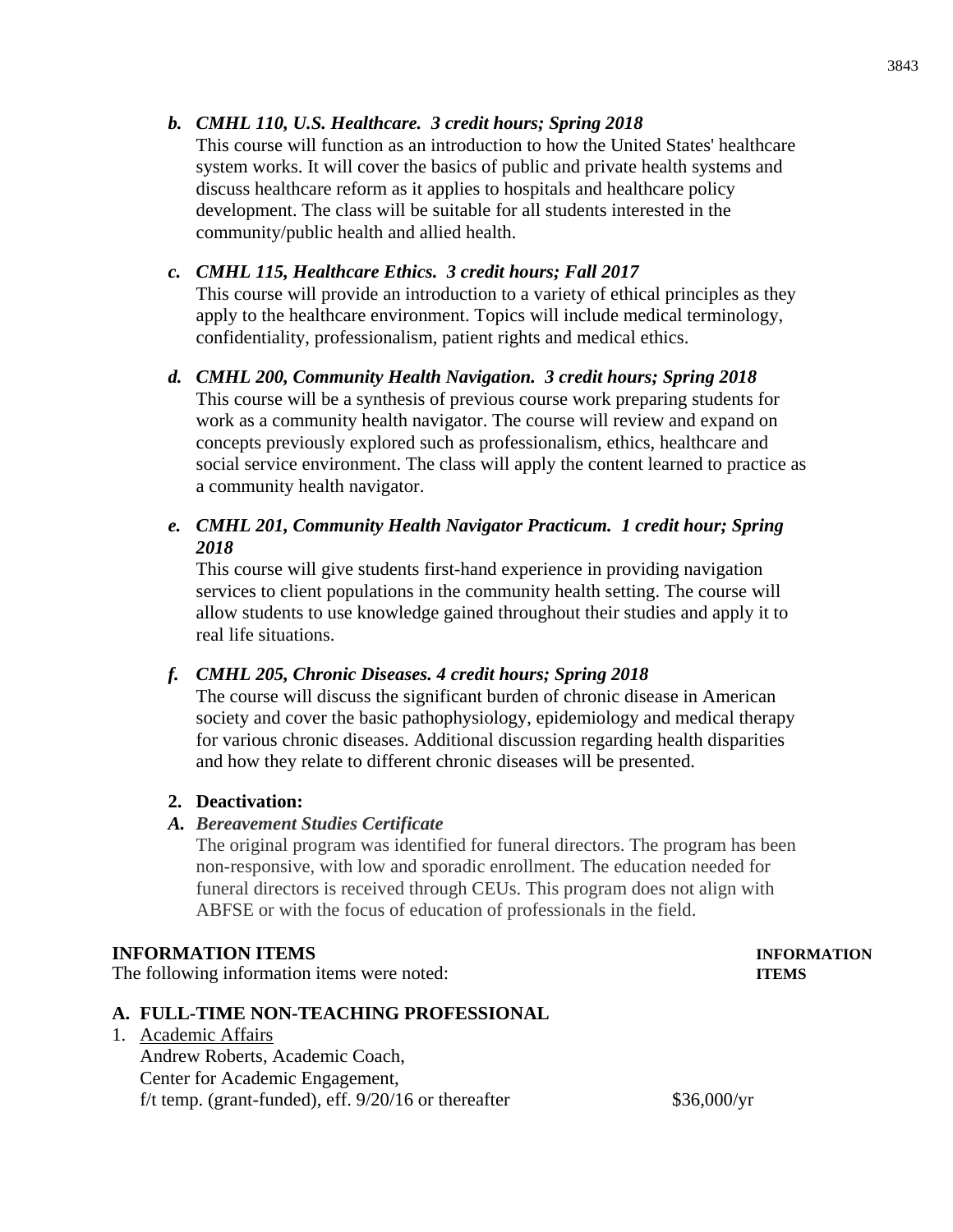|    | 2. Technology, Institutional Assessment and Planning<br>Darren Ceccucci, Manager of Client Support Services,<br>Information Technology Services,<br>f/t appt., eff. $9/29/16$ or thereafter | \$50,000/yr  |
|----|---------------------------------------------------------------------------------------------------------------------------------------------------------------------------------------------|--------------|
|    | <b>B. PART-TIME FACULTY</b>                                                                                                                                                                 |              |
| 1. | Academic Affairs                                                                                                                                                                            |              |
|    | Leo Bouleris, Client-Specific Adjunct Instructor,                                                                                                                                           |              |
|    | Workforce Development,                                                                                                                                                                      |              |
|    | $p/t$ appt., eff. $9/30/16$                                                                                                                                                                 | \$60.00/hr   |
|    | 2. School of Health Sciences<br>Nancy Zotto, Instructor,<br>Nursing,<br>$p/t$ appt., eff. 9/30/16 or thereafter                                                                             | \$1113/sch   |
|    |                                                                                                                                                                                             |              |
|    | <b>C. CLASSIFIED STAFF</b>                                                                                                                                                                  |              |
|    | 1. Christopher Arnold, Principal Stores Clerk,                                                                                                                                              |              |
|    | Physical Plant,                                                                                                                                                                             |              |
|    | f/t appt., eff. $9/26/16$ or thereafter                                                                                                                                                     | \$19.5917/hr |

#### **D. RESIGNATIONS**

- 1. Joanne Hammond, Financial Services/Accounting Analyst, Finance, eff, 10/21/16
- 2. Geoffrey Miller, Director of Development and Donor Relations, Foundation, eff. 10/14/16
- 3. Justin Murphy, Assistant Lacrosse Coach, Intercollegiate Athletics, eff. 9/25/16
- 4. Bryan VanVliet, Head Women's Volleyball Coach, Intercollegiate Athletics, eff. 9/22/16

# **E. UNPAID LEAVE OF ABSENCE**

1. Thomas P. Rogan, Professor, Health, Physical Education and Exercise Studies Dept., eff. Spring 2017 Semester

# **F. ADVISORY COMMITTEE APPOINTMENTS**

1. Accounting, Entrepreneurship and Marketing James J. Williams

# **G. ALCOHOLIC BEVERAGE REQUEST**

1. New York State Technology Enterprise Corporation (NYSTEC) meeting and reception at TEC-SMART, 11/17/16

# **H. FACULTY-STUDENT ASSOCIATION FINANCIAL REPORTS**

1. Audited Financial Statements, Years ended May 31, 2016 and 2015

# **NOVEMBER SPECIAL MEETING**

A special meeting of the Board of Trustees will be held on Tuesday, November 1, 2016 at 5:00 pm. It is anticipated that the Chairman will call for a motion to enter Executive Session to discuss a personnel action.